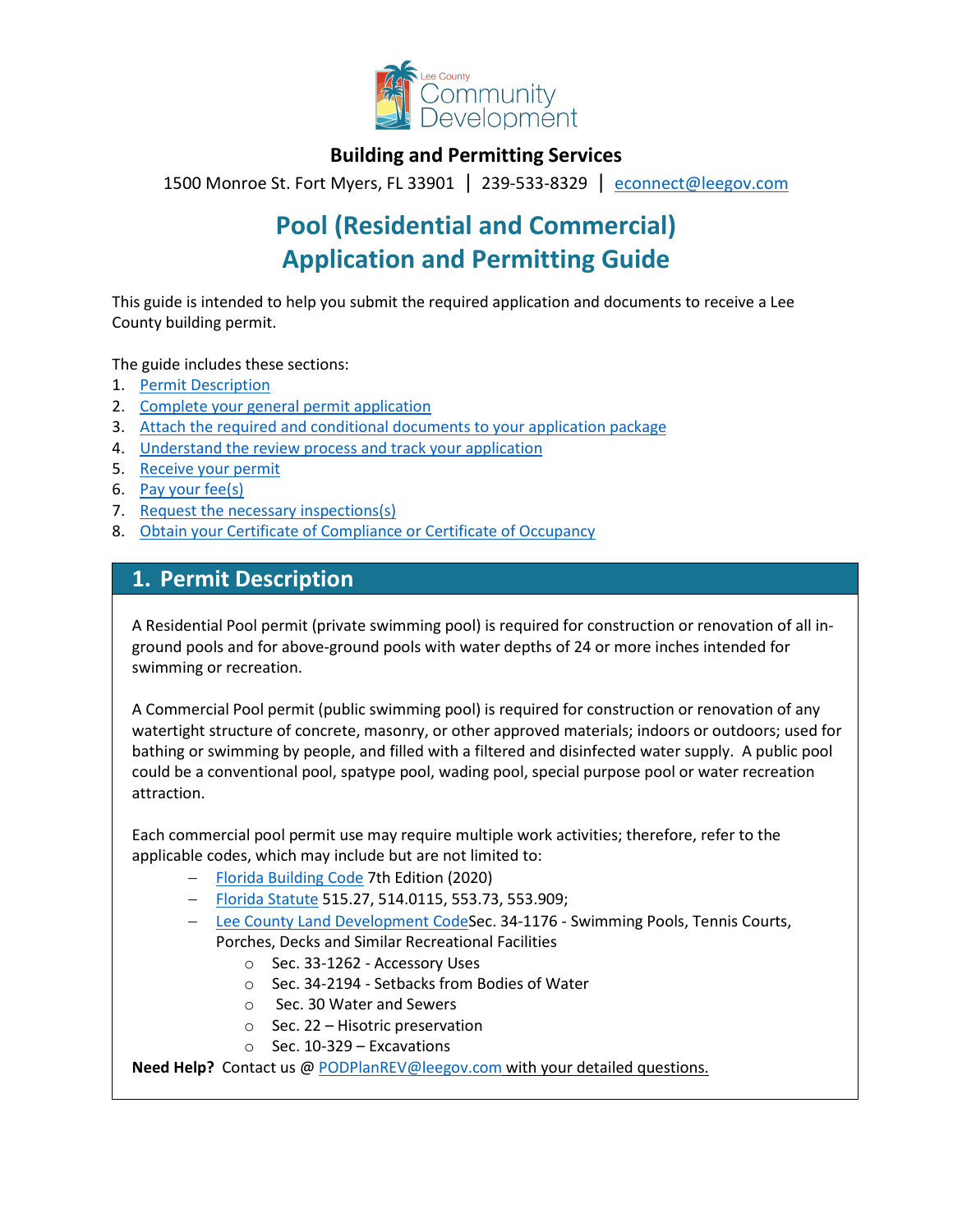# <span id="page-1-0"></span>**2. Complete the General Permit Application**

*A complete application package consists of the application (paper or online) and all required supporting documents.*

All applicants are encouraged to use Lee County's eConnect online permitting system to apply for permits. **CONTRACTORS ARE REQUIRED TO USE ECONNECT.**

#### **A. Paper Application Package**

Paper applications can only be submitted by Owner-Builders. Complete the [paper application](https://www.leegov.com/dcd/PermittingDocs/PoolPermitApplication.pdf) and attach all of the required and conditional documents described in this guide, including the [Owner-](https://www.leegov.com/dcd/PermittingDocs/OwnerBldrDisclosure.pdf)[Builder Disclosure Statement.](https://www.leegov.com/dcd/PermittingDocs/OwnerBldrDisclosure.pdf) INCLUDE THREE COLLATED SETS OF PLANS for paper submissions.

A paper application package must be submitted in person to the Building Department. The office is located at the Lee County Public Works Building, first floor, 1500 Monroe St., Fort Myers, FL 33901.

#### **B. eConnect Application Package (Electronic Submission)**

#### **Register for eConnect**

To apply for a Lee County permit online, you must first register at [eConnect.](https://accelaaca.leegov.com/aca/)

Instructions for **New Users: Register for an Account** are included on the eConnect login page. Review th[e eConnect Users Guide](https://www.leegov.com/dcd/Documents/eServ/eConnect/eServicesGuide.pdf) for more details about using eConnect.

Also see **eConnect Instructions** highlighted throughout this guide.

#### **eConnect Steps**

Once you have logged into [eConnect,](https://accelaaca.leegov.com/aca/) select the *Permitting* menu to *Create an Application*. Review the general disclaimer terms and select the checkbox to *Continue Application*.

#### **1. Select a Record Type**

On the *Select a Record Type* screen, select either **Commercial or Multi-Family (townhouse, condo, apt**) >> **Commercial Pool** OR **Residential (single, two-family, attached, duplex)** >> **Residential Pool**. Or search on the term *Pool*. Select the radio button and *Continue Application*.

- **2. Provide the Property Information** (\* indicates required fields) to identify the property for which the permit will be used. Lookup the property information using one of the options below, then click *Search:*
	- Address (using the required fields Street No., Street Name); or
	- Parcel (using Parcel Number).

**eConnect Instructions:** If multiple addresses are found, they will be displayed in the *Address Search Result List.* Use the radio button to select the desired record, then click *Select.*

Once search results are displayed, the other fields on the screen will automatically populate. Review information for accuracy and *Continue Application.*

#### **3. Applicant and Contacts**

If a licensed contractor is providing the service for this permit, they must have either a Stateissued license registered with Lee County or have a Lee County-issued certificate of competency. Both require a current Certificate of Insurance for liability and workers' compensation AND/OR a current workers' compensation exemption status with the State of Florida. Verify Lee County contractor registration at [Contractor Search](https://www.leegov.com/dcd/ContLic/ActCont) or contact Contractor Licensing at [ContractorLicensing@leegov.com](mailto:ContractorLicensing@leegov.com) or 239-533-8895.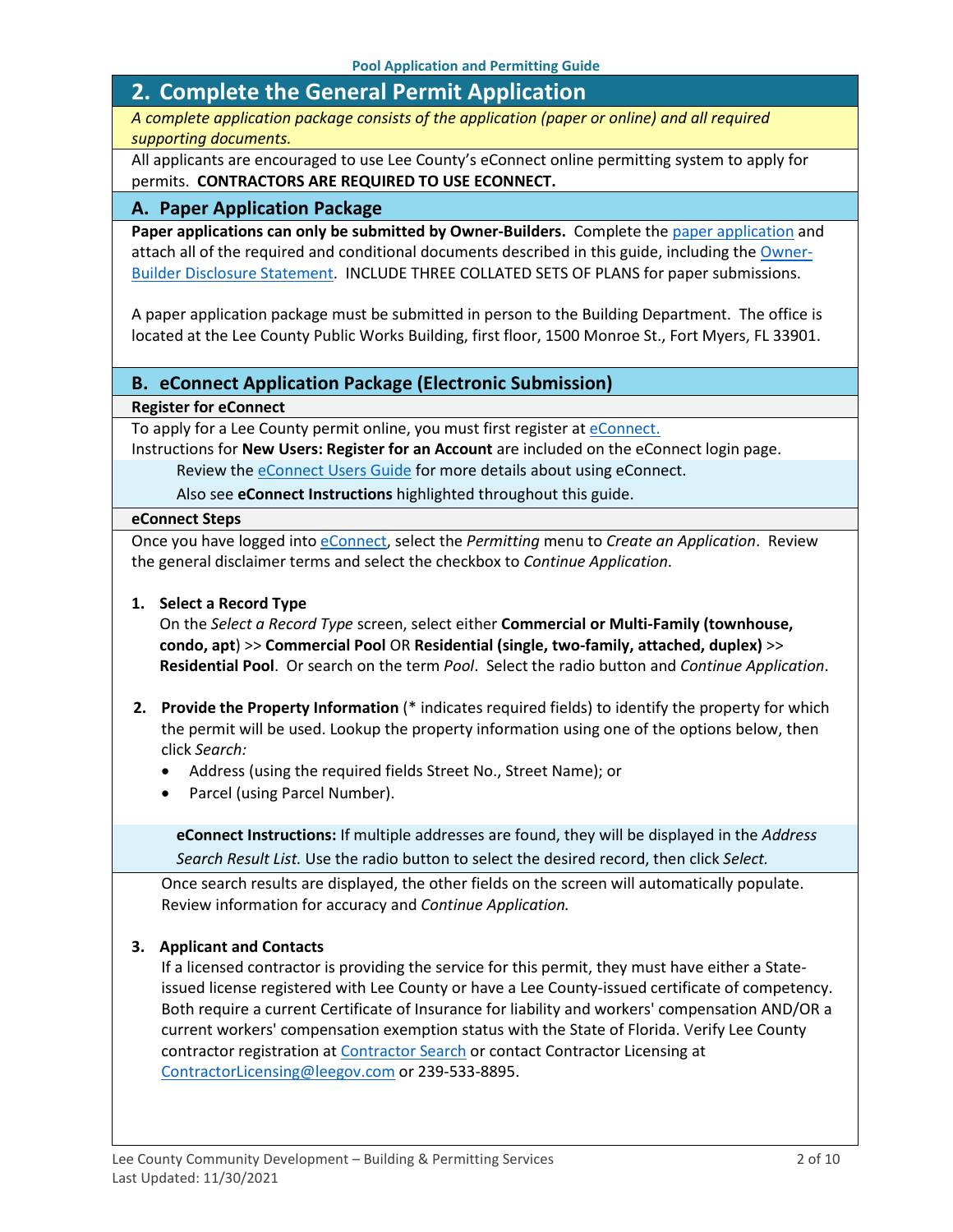Note: If the applicant is an owner-builder and not a licensed contractor, a[n Owner-Builder](https://www.leegov.com/dcd/PermittingDocs/OwnerBldrDisclosure.pdf)  [Disclosure Statement](https://www.leegov.com/dcd/PermittingDocs/OwnerBldrDisclosure.pdf) must be attached to the application.

To associate the Applicant and Contact(s) with the permit application, use either: *Select from Account* or *Add New*.

Note: The Applicant listed in eConnect will receive all notifications from the County related to their application.

#### **4. Project Detail Fields**

Complete all applicable fields. An explanation of certain fields has been provided below for your reference.

- **Project Name:** What is the name of the project?
	- For Commercial Projects input the Project's Business Name (associated with the Business License) as the Project Name
	- For Residential Projects input the name of the community/subdivision or city as the Project Name
- **Brief Description of Proposed Work:** Provide enough detail for the reviewer to understand the permit-related details of the project and *Continue Application.*

#### • **Type of Permit:**

(Options: *Fountain, Pool - Above Ground 16 ft. diameter or greater, Pool - Above Ground less than 16 ft. diameter, Pool - Below/ Ground, Pool w/ Spa - Below/ Ground, Renovation, Spa - Above Ground, Spa - Below/ Ground*)

#### • **DO#:**

- **Pool Construction Drawing Mastered:** (Options: *Yes* or *No*).
- **Type of Material** (Options: *Fiberglass, Masonry, Other*).

#### • **Pool Safety Feature:**

(Options: *Alarms, Fence, Pool Barrier, Pool Cover, Removeable Ladder – for above ground pools with a wall height of 48" or greater, Self-Closing Latching Door*).

- **Pool Enclosure Affidavit?:**
	- (Options: *Yes* or *No*).
- **Retaining Wall?:** (Options: *Yes* or *No*).
- **Pool Deck?:**

(Options: *Yes* or *No*).

• **Electric?:**

(Options: *Yes* or *No*).

- **Job Value: House Under Constructions?:** (Options: *Yes* or *No*).
- **House Permit #:**
- **Private Provider Plan Review**: Is the plan being reviewed by a private provider? If yes, the Private Provider Compliance Affidavit and Notice to Building Officials of the Use Private Provider form must be submitted with this application. [Notice to Private Providers](https://www.floridabuilding.org/fbc/committees/Private_Providers/Private_Providers.htm) (Options: *Yes* or *No*).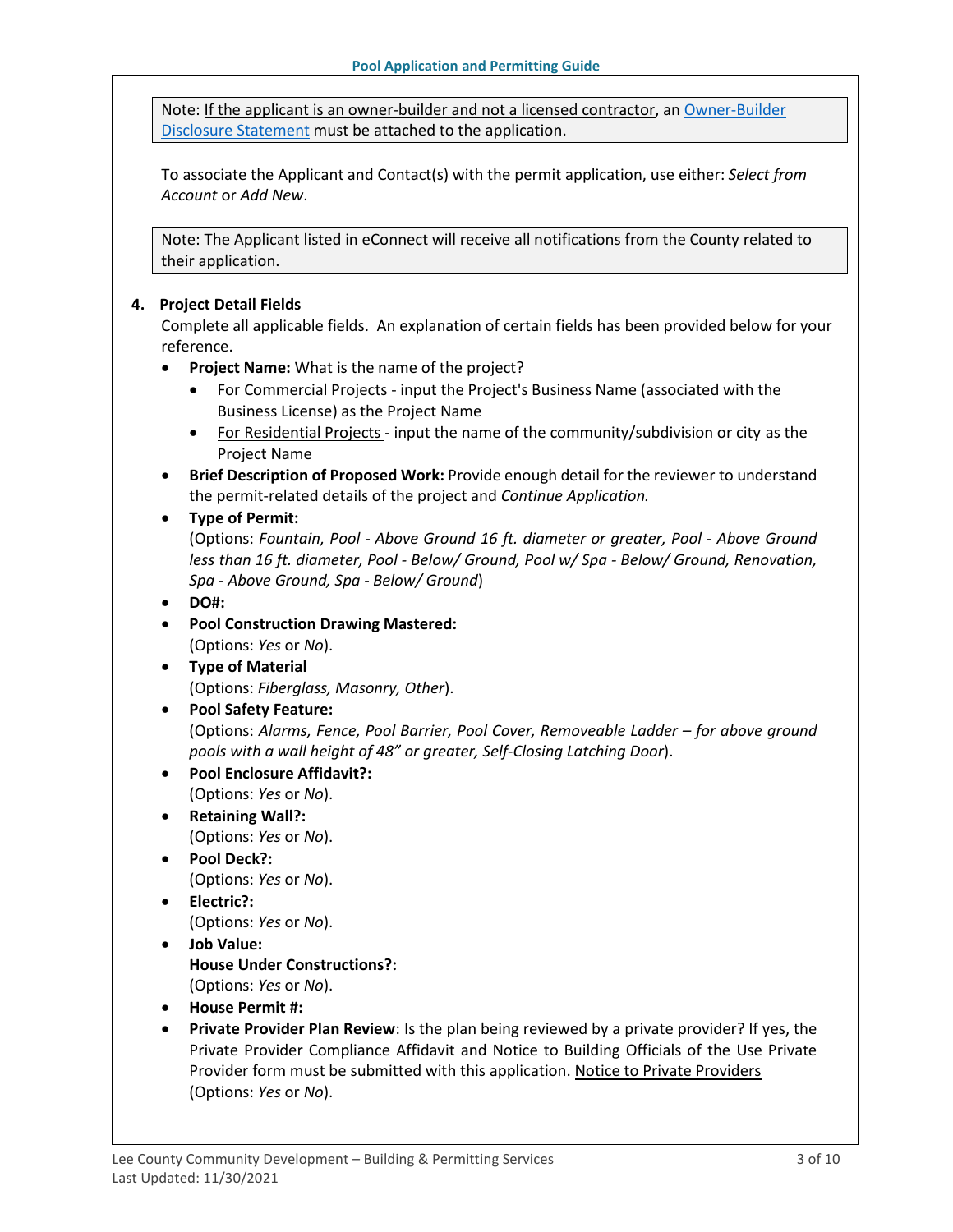• **Private Provider Inspections**: Will the project be inspected by a private provider? Note: Private Provider Inspections are required if electing to use Private Provider Review

services.

(Options: *Yes* or *No*).

• **Directions:** Provide directions to the property and the specific structure being permitted.

### **5. Attachments/Documents**

- For Electronic Submittals: In the *Attachments* window, *Add* the required and conditional documents.
- For Paper Submittals: Provide the completed application, the Owner Builder Disclosure Statement and any other required and conditional documents.

(Use list of documents in Section 3.)

# <span id="page-3-0"></span>**3. Attach Required and Conditional Documents**

*Notice: Lee County may request additional supporting documentation to process the permit. Additional restrictions applicable to this property may be found in public records, and there may be additional permits required from other governmental entities such as water management districts, state or federal agencies.*

### **Required Documents**

**1. Plans**

Prepare to include:

- A statement of compliance to the Florida Building Code,  $7<sup>th</sup>$  Edition (2020) and the ANSI/APSP/ICC5 standards for the design, construction, and workmanship of swimming pools;
- Identification of all suction outlets and inlet covers to meet ANSI/ASME A112.19.8 Standards;
- When required by code, include design details for any barrier, alarm, self-closing latching doors, pool cover, etc.;
- Every in-ground pool, hot tub, spa or above-ground pool shall be enclosed by a fence, wall, screen enclosure or other structure constructed or installed so as to prevent unauthorized access to the pool. This requires a separate enclosure or fence permit.

#### **Tips:**

- Pool barriers are required per Chapter 45 of the Florida Building Code, Residential, as well as Chapter 4, section 454 of the Florida Building Code, Building:
	- **[FBC, Chapter 45, Private Swimming Pools](https://codes.iccsafe.org/content/FLRC2020P1/chapter-45-private-swimming-pools)**
	- **[FBC, Chapter 4, Occupancy and Use](file:///%5C%5Clee-county-fl.gov%5Cfileserver%5CSharedDrive%5CCounty%20Administration%5CDATA%5CADMIN%5CPerfAnalytics%5CProject%20Management%5CDCD%20Ops%20Review%5CPermitting%5CDraft%20Permitting%20Checklists%5CEdited%20Guides%5C%EF%80%ADhttps:%5Ccodes.iccsafe.org%5Ccontent%5CFLBC2020P1%5Cchapter-4-special-detailed-requirements-based-on-occupancy-and-use)**
- Pool barriers must be installed at the time of final inspection.
- For commercial pools: All new construction must fully comply with accessibility standards of the 2020 Florida Building Code Accessible Design and the Federal Americans with Disabilities Act. If repairs, remodels or other alterations to existing structures are valued at 20% or more of market value, accessibility compliance is required for the entire structure, including sizes of toilet rooms, required clearances for accessible paths and doors, and parking lot striping.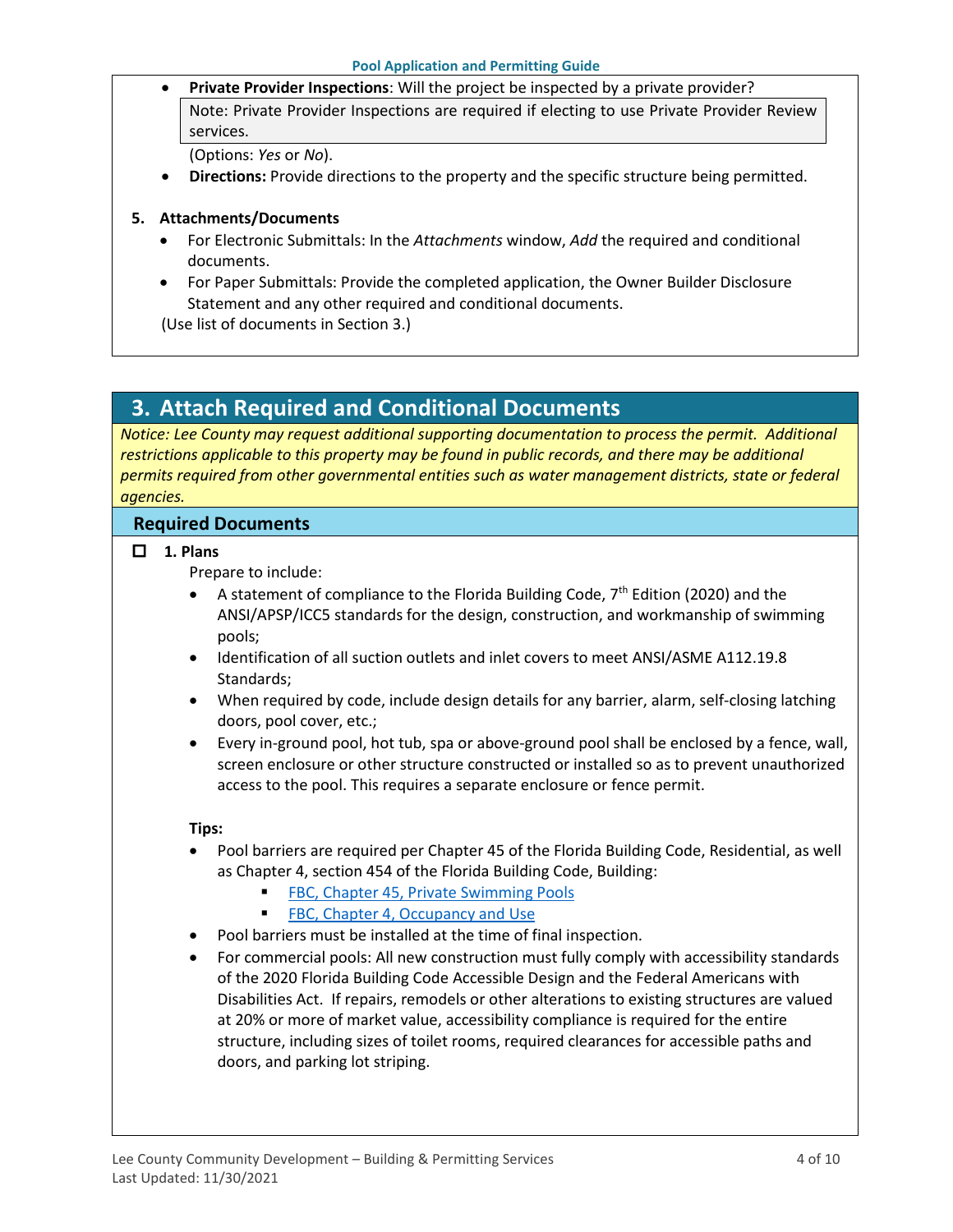**Pool Application and Permitting Guide**

|                                                            | <b>Required COMMERCIAL POOLS ONLY</b>                                                                                                                                                            |  |
|------------------------------------------------------------|--------------------------------------------------------------------------------------------------------------------------------------------------------------------------------------------------|--|
| O                                                          | 2. Health Department Permit [COMMERCIAL POOLS ONLY]                                                                                                                                              |  |
|                                                            | Prepare to include an approved Lee County Health Department commercial pool permit                                                                                                               |  |
|                                                            | completed by an engineer per Florida Statute 514.03 (1). Contact the Lee County Health                                                                                                           |  |
|                                                            | Department, 2295 Victoria Ave., Fort Myers, phone 239-690-2100.                                                                                                                                  |  |
|                                                            |                                                                                                                                                                                                  |  |
| 0                                                          | 3. Lee County Development Order [COMMERCIAL POOLS ONLY]                                                                                                                                          |  |
|                                                            | Prepare to include an approved Development Order (DO) number.<br>Tips: The DO review will include:                                                                                               |  |
|                                                            | Pool and, if applicable, pool house;<br>٠                                                                                                                                                        |  |
|                                                            | A 4 (four) feet minimum fence, rail, wall or enclosure - which will require a separate<br>$\bullet$                                                                                              |  |
|                                                            | permit; and                                                                                                                                                                                      |  |
|                                                            | Site Plan indicating set backs.<br>$\bullet$                                                                                                                                                     |  |
| □                                                          | 4. Proof of Sanitary Facilities [COMMERCIAL POOLS ONLY]                                                                                                                                          |  |
|                                                            | Prepare to show compliance to all applicable codes.                                                                                                                                              |  |
|                                                            |                                                                                                                                                                                                  |  |
| □                                                          | 5. Signed and Sealed Engineering Plans [COMMERCIAL POOLS ONLY]                                                                                                                                   |  |
|                                                            | All commercial pools, including above-ground pools, require signed and sealed engineering                                                                                                        |  |
|                                                            | plans that meet all applicable codes.                                                                                                                                                            |  |
| 0                                                          | 6. Cross Section and Plan View [COMMERCIAL POOLS ONLY]                                                                                                                                           |  |
|                                                            | Prepare to include a cross section and plan view of the pool showing steps, ladder, deck details                                                                                                 |  |
|                                                            | and footing details.                                                                                                                                                                             |  |
|                                                            |                                                                                                                                                                                                  |  |
| <b>Required INGROUND POOLS (Residential or Commercial)</b> |                                                                                                                                                                                                  |  |
|                                                            |                                                                                                                                                                                                  |  |
| □                                                          | 7. Plot Plan                                                                                                                                                                                     |  |
|                                                            | Lot size;<br>$\bullet$                                                                                                                                                                           |  |
|                                                            | Setbacks to front, sides and rear property lines from existing structures and proposed<br>٠                                                                                                      |  |
|                                                            | pool area;                                                                                                                                                                                       |  |
|                                                            | Size of pool; and                                                                                                                                                                                |  |
|                                                            | Dimensions of deck and location of steps, ladder and pool equipment. Also show                                                                                                                   |  |
|                                                            | locations of benches, swimouts, and water depths.                                                                                                                                                |  |
| О                                                          | 8. Cross Section and Plan View                                                                                                                                                                   |  |
|                                                            | Prepare to include a cross section and plan view of the pool showing steps, ladder, deck details                                                                                                 |  |
|                                                            | and footing details.                                                                                                                                                                             |  |
|                                                            |                                                                                                                                                                                                  |  |
| □                                                          | 9. Plans / Blueprints / Hydraulic Calculations                                                                                                                                                   |  |
|                                                            | Signed and sealed engineered plans must meet all applicable codes and include hydraulic                                                                                                          |  |
|                                                            | calculations for flows.                                                                                                                                                                          |  |
|                                                            |                                                                                                                                                                                                  |  |
|                                                            | <b>MASTERED PLANS:</b> If plans are intended to be mastered, the engineer or architect shall<br>indicate by a sealed letter or statement on the plans, that he approves of the repetitive use of |  |
|                                                            | the plans for permitting or, if a case by case approval (by letter from the architect or engineer)                                                                                               |  |
|                                                            | specific to each application is required for permitting. The engineer must also identify what                                                                                                    |  |
|                                                            | flood zones the pool can be permitted in.                                                                                                                                                        |  |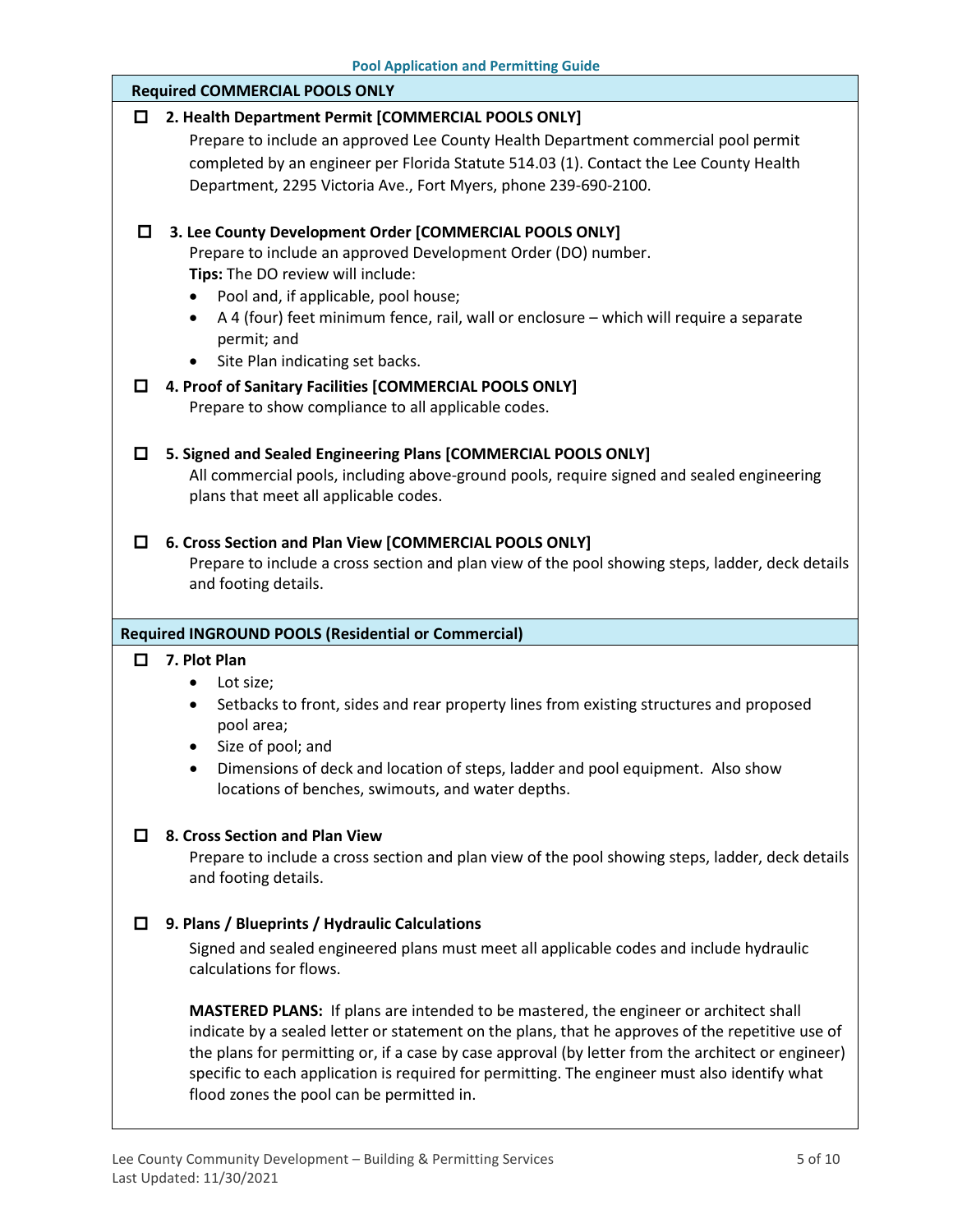#### **Required ABOVE POOLS (Residential or Commercial)**

#### **10. Plot Plan**

- Lot size;
- Setbacks to front, sides and rear property lines from existing structures and proposed pool area;
- Size and height of pool and deck above the ground; and
- Dimensions of deck and location of steps, ladder and pool equipment.

#### **11. Manufacturers' Specs**

Include how to erect the pool – including all details from kits – and specifications on selflocking ladders. Also show height of pool and deck above the ground.

#### **Conditional Required Documents**

#### **12. No Rise Certificate**

If work is being done within a regulatory Floodway and involves land disturbing activity (e.g. moving dirt), including fill, new construction, substantial improvements, and other development, an analysis is required showing that the proposed work will not increase the base flood elevation. The analysis (known as a No-Rise or No-Impact Certification) is to be submitted, reviewed, and subsequently approved by the Floodplain Administrator. This analysis must be signed and sealed by a Florida licensed engineer and is to be submitted with the Site Plan. Please review this website for more information: <https://www.leegov.com/dcd/flood/firm/zones/regulatoryfloodway/>

To determine if the parcel for your worksite is in a Floodway, go to the LeeSpinS website

[\(https://leegis.leegov.com/LeeSpInS/\)](https://leegis.leegov.com/LeeSpInS/); search by STRAP #, Folio ID, Owner, or Address – results returned with icons across the bottom; click on the Flood Info icon; then click on Flood Info to retrieve a report; in the 3<sup>rd</sup> column of the FIRM Floodway row you will see either 'FLOODWAY', 'OUTSIDE FLOODWAY', or the name of a Municipality (such as 'City of Fort Myers'). FLOODWAY means that your parcel is in a Floodway; OUTSIDE FLOODWAY means that your parcel is not in a Floodway; and the municipality name means that you will need to contact that municipality to determine if your worksite is in a Floodway. You may also see a percentage (%) next to FLOODWAY or OUTSIDE FLOODWAY. These numbers show the percentage of the parcel that is in, or out of, the Floodway.

Lee County contact information: (239) 533-8585

Municipality contact information:

- City of Bonita Springs (239) 444-6150
- City of Cape Coral (239) 574-0553
- City of Fort Myers (239) 321-7925
- City of Sanibel (239) 472-3700
- Village of Estero (239) 221-5036
- Town of Fort Myers Beach (239) 765-0202

#### **13. Owner-Builder Disclosure Statement**

If the installer is not using a licensed contractor and will act as an owner-builder, submit an [Owner-Builder Disclosure Statement.](https://www.leegov.com/dcd/PermittingDocs/OwnerBldrDisclosure.pdf)

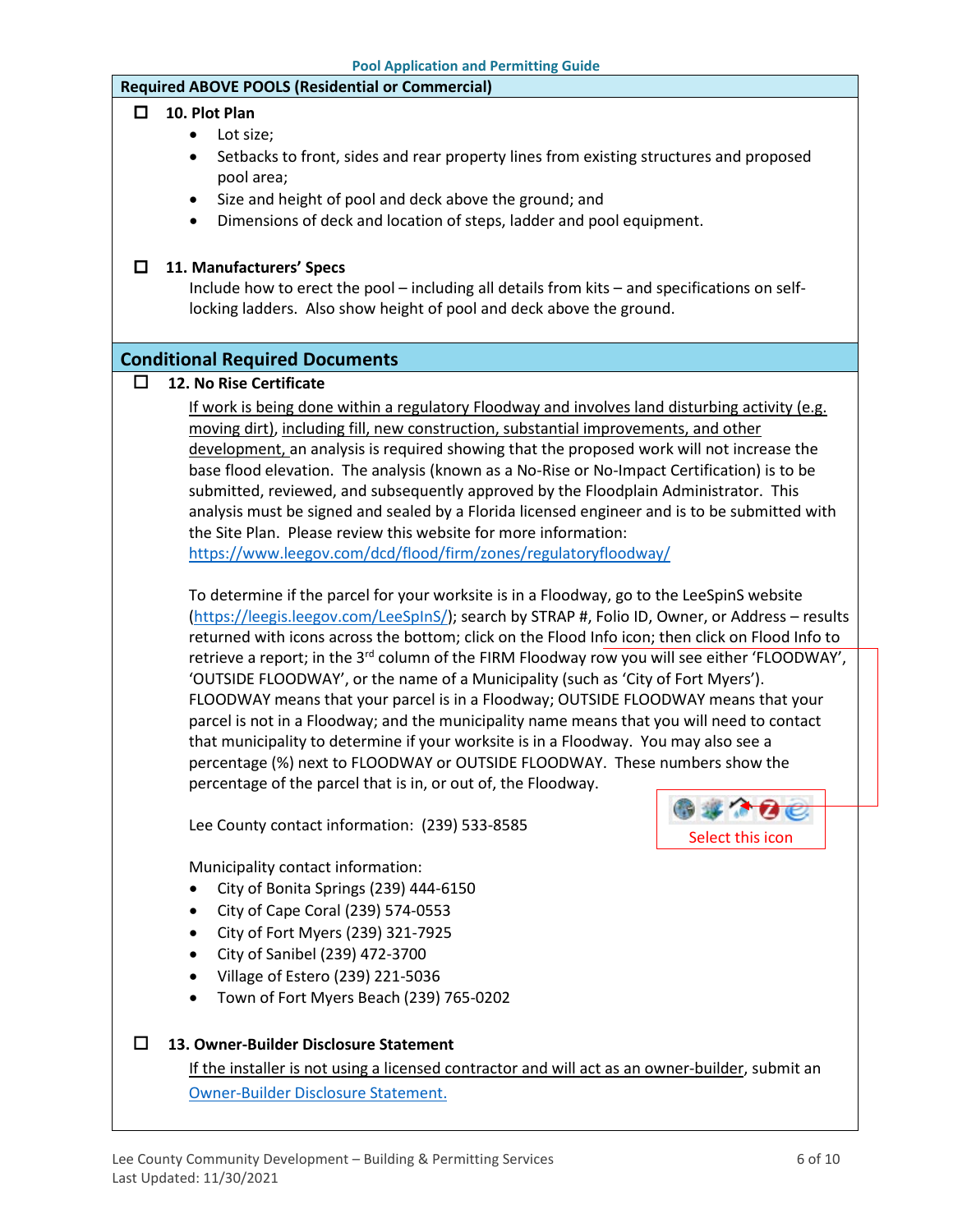| <b>Pool Application and Permitting Guide</b>                                                       |  |
|----------------------------------------------------------------------------------------------------|--|
| 14. Proof of Ownership<br>ப                                                                        |  |
| If the ownership information on the permit application does not match the property owner           |  |
| information on the Lee County Property Appraiser's website (http://www.leepa.org), submit          |  |
| proof of ownership, for example, a recorded Warranty Deed.                                         |  |
|                                                                                                    |  |
| 15. Permission Letter from Owner / HOA<br>ΙI                                                       |  |
| If the project is being done by a tenant or on property regulated by a home owners                 |  |
| association, submit a letter verifying the owner or HOA's permission to proceed. It must           |  |
| include:                                                                                           |  |
| Address of the project site;<br>$\bullet$<br>Type of work/permit that is being requested;<br>٠     |  |
| Statement that the owner or HOA approves of the work/permit being done and gives<br>٠              |  |
| permission to tenant/contractor to do the work;                                                    |  |
| Permit number if already available; and<br>$\bullet$                                               |  |
| Signature of property owner or authorized HOA official.<br>$\bullet$                               |  |
| Tips:                                                                                              |  |
| Condo or homeowner associations usually have their own form for this permission process.           |  |
| 16. Construction Details (Above-ground Pool Deck)<br>ΙI                                            |  |
| If a deck is going to be erected around the pool, provide construction details.                    |  |
|                                                                                                    |  |
| If the deck is 30 inches or higher above the ground level, these plans must be sealed by a         |  |
| Florida registered architect or engineer with a compliance statement for the current Florida       |  |
| <b>Building Code.</b>                                                                              |  |
|                                                                                                    |  |
| 17. Electrical Connection for Above-ground Pools<br>□                                              |  |
| If there is an electrical power source for any manufactured above-ground pool, the source of       |  |
| that power must be shown on the site plan. The use of extension cords is prohibited.               |  |
|                                                                                                    |  |
| □<br>18. Historical Architectural Review.                                                          |  |
| If the project is within a Historic District or is a Designated Historic Property, follow the      |  |
| regulations for Designated Historic Districts on the Lee County website. Please contact            |  |
| DCDHistoric@leegov.com if you have questions.                                                      |  |
|                                                                                                    |  |
| 19. Vegetation Removal Permit<br>ΙI                                                                |  |
| If the project is on property in unincorporated Lee County that is over 5 acres, over 2 acres on   |  |
| Pine Island, or any property on a barrier island, then a permit is required for the removal of     |  |
| vegetation and protection of endangered species. For more information, please review the           |  |
| <b>Environmental Sciences section of the website and Application Information and Authorization</b> |  |
| Letter. Please contact PODEnvVeg@leegov.com if you have questions.                                 |  |
|                                                                                                    |  |
| 20. Notice of Commencement<br>ΙI                                                                   |  |
| If project value is \$2,500 or more, submit the completed Notice of Commencement to the            |  |
| Lee County Clerk of Court to provide notice that improvement will be made to a real                |  |
| property. Permit cannot be issued until this notice is recorded with the Lee County Clerk of       |  |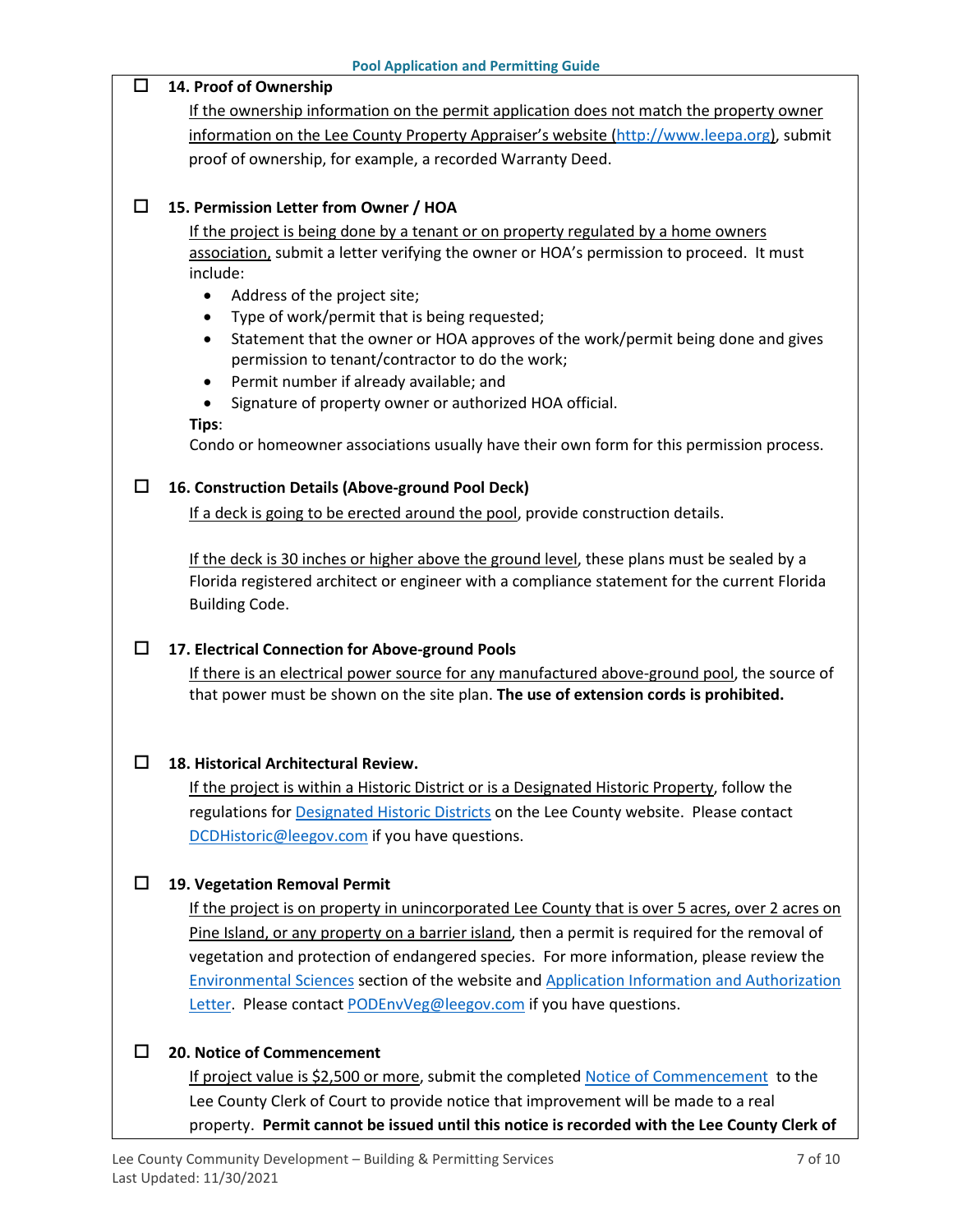**Court. Tip:** Complete this as soon as possible; the lack of a Notice of Commencement submission commonly holds up issuance of the permit.

### <span id="page-7-0"></span>**4. Understand the Review Process and Track Your Application Completeness Check**

When the application package is first received, it is reviewed for completeness to determine that the general application is complete and that all required documents, signatures, and seals are attached. If the package is incomplete, the applicant must provide missing information before the application package can be forwarded for review.

#### **Application Review**

Complete applications are forwarded to multiple functional areas for review.

- eConnect applications can be reviewed simultaneously by the required reviewers.
- Paper applications are reviewed by one person at a time and must be physically handed off among the required reviewers.

Applicants can use [eConnect](https://accelaaca.leegov.com/aca/) at any time to track the progress of the application record through the process, for both Electronic and Paper submittals.

**eConnect Instructions:** Search for your permit application using *My Records*, the *Global Search* or the *Search Applications* under the *Permitting* menu. Click on the record number for your permit application to see the Records Status, Conditions and Record Details.

### **Notice of Rejection**

If applicable, the final reviewer consolidates all comments and an email notice is sent to the applicant.

**Rejection Notice:** A rejection notice will be sent to the applicant with specific points of failure that must be corrected and resubmitted for approval. Applicants have 30 days to address the points of failure and to resubmit information and documentation. A cover letter addressing the points of failure is required with the resubmittal.

- **Resubmitting an Application via eConnect:** To update the required information and to ensure correct versioning in eConnect, **attachments that are resubmitted should have the same file name as the original.**
- **Resubmitting a Paper Application:** Bring updated documentation to the first floor of the Lee County Public Works Building, 1500 Monroe St., Fort Myers, FL 33901.

#### **Notice of Approval**

**File Verification - Notification**: Staff completes a final document review to determine any outstanding documents and invoice all applicable fees. The "Ready Sheet" outlining outstanding fees and required documents is emailed to the applicant.

### <span id="page-7-1"></span>**5. Receive Your Permit**

Applicants who applied electronically may access their permit(s) and approved plans from [eConnect.](https://accelaaca.leegov.com/aca/) **eConnect Instructions:** Search for your permit application using *My Records*, the *Global Search*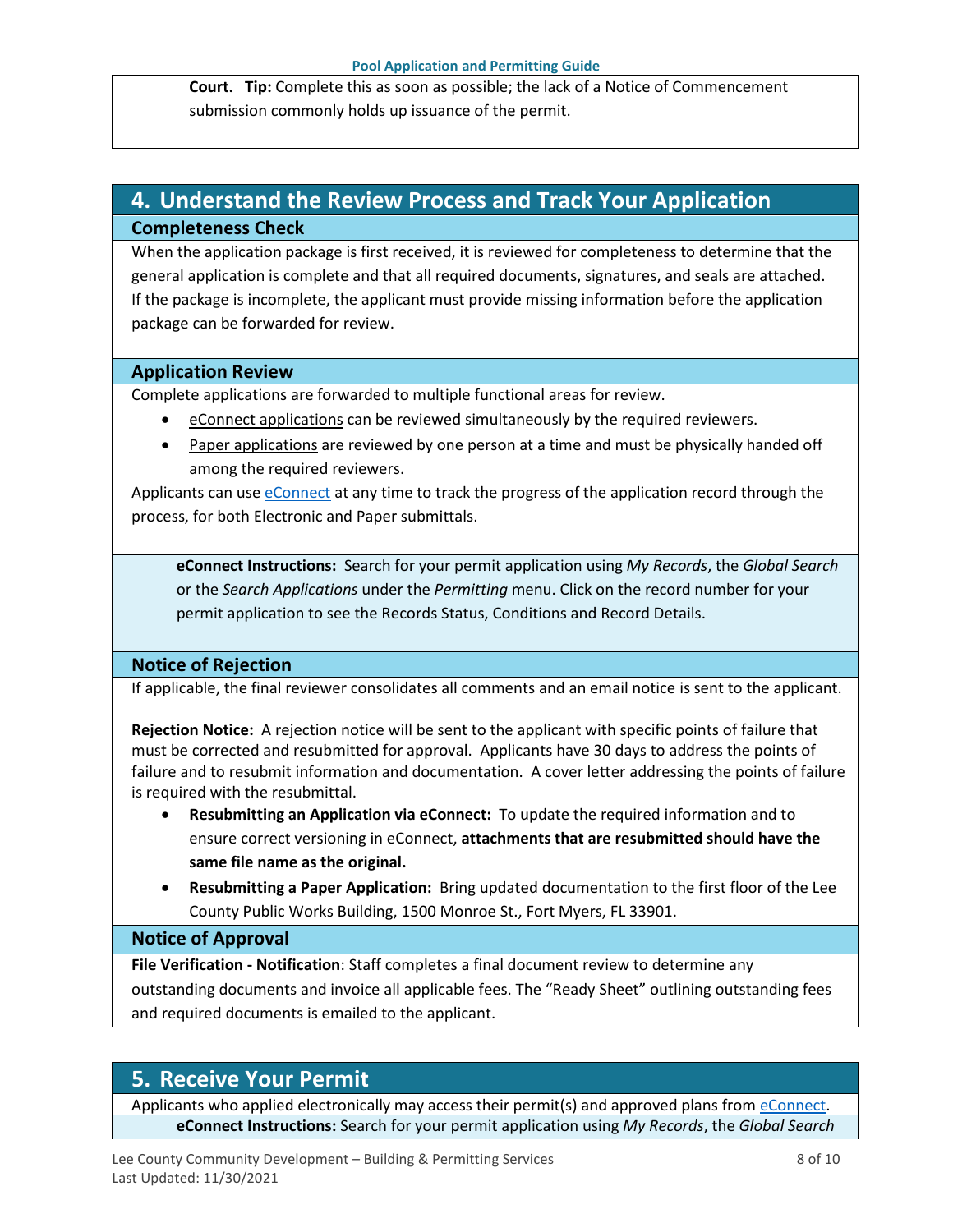#### **Pool Application and Permitting Guide**

or the *Search Applications u*nder the *Permitting* menu. Click on the record number for your permit application, and select *Attachments.* All documents will be listed. Choose the *Actions*  drop-down to review document details. Click on the document name to open or save.

For Paper Applications: The permit and approved plans are issued in person at the Lee County Public Works Building, 1500 Monroe St., Fort Myers, FL 33901.

Note: Owner-Builders are required by Florida Statute to **personally appear** at the Lee County Public Works Building, 1500 Monroe St., Fort Myers, FL 33901 to sign for the building permit regardless of how it was submitted.

Issued permits must pass at least one inspection within 180 days from issuance or the permit will expire.

### <span id="page-8-0"></span>**6. Pay Your Fee(s)**

All payments must be received prior to scheduling an inspection.

#### **Payment Options:**

- Make payments through **eConnect**
- Deliver the payment in person to the Lee County Public Works Building, 1500 Monroe St., Fort Myers, FL 33901
- Make a credit card payment by phone, 239-533-8997, option \*.

**Cash is not accepted**; please pay by credit/debit card, check, eCheck, or money order.

**eConnect Instructions:** Search for your permit application using *My Records*, the *Global Search,* or the *Search Applications* under the *Permitting* menu. Click on the record number for your permit application, select the menu option for *Payments* >> *Fees,* then click *Pay Fees*  button, review fees, select *Continue Application*, enter your payment information and click *Submit Payment*.

### <span id="page-8-1"></span>**7. Request Inspection(s)**

Reference the issued permit for a list of the required inspections.

When ready, applicants may request inspections through [eConnect,](https://accelaaca.leegov.com/aca/) as well as by calling the [Automated Inspection System,](https://www.leegov.com/dcd/BldPermitServ/Insp/AutoInsp) 239-533-8997.

The Permit, Approved Plans and Manufacturers' Specifications are required to be onsite during the inspection.

**eConnect Instructions:** Search for your permit application using *My Records*, the *Global Search,* or the *Search Applications* under the *Permitting* menu. Click on the record number for your permit application, select *Inspections* then select the *Schedule or Request an Inspection* button, select the inspection(s) from the list and *Continue.* Select the date and verify the contact and location information, then click *Finish.*

### **Common Inspections Include:**

#### **Fountain**

108 Pool Steel & 304 Bonding – these inspections must be requested at the same time